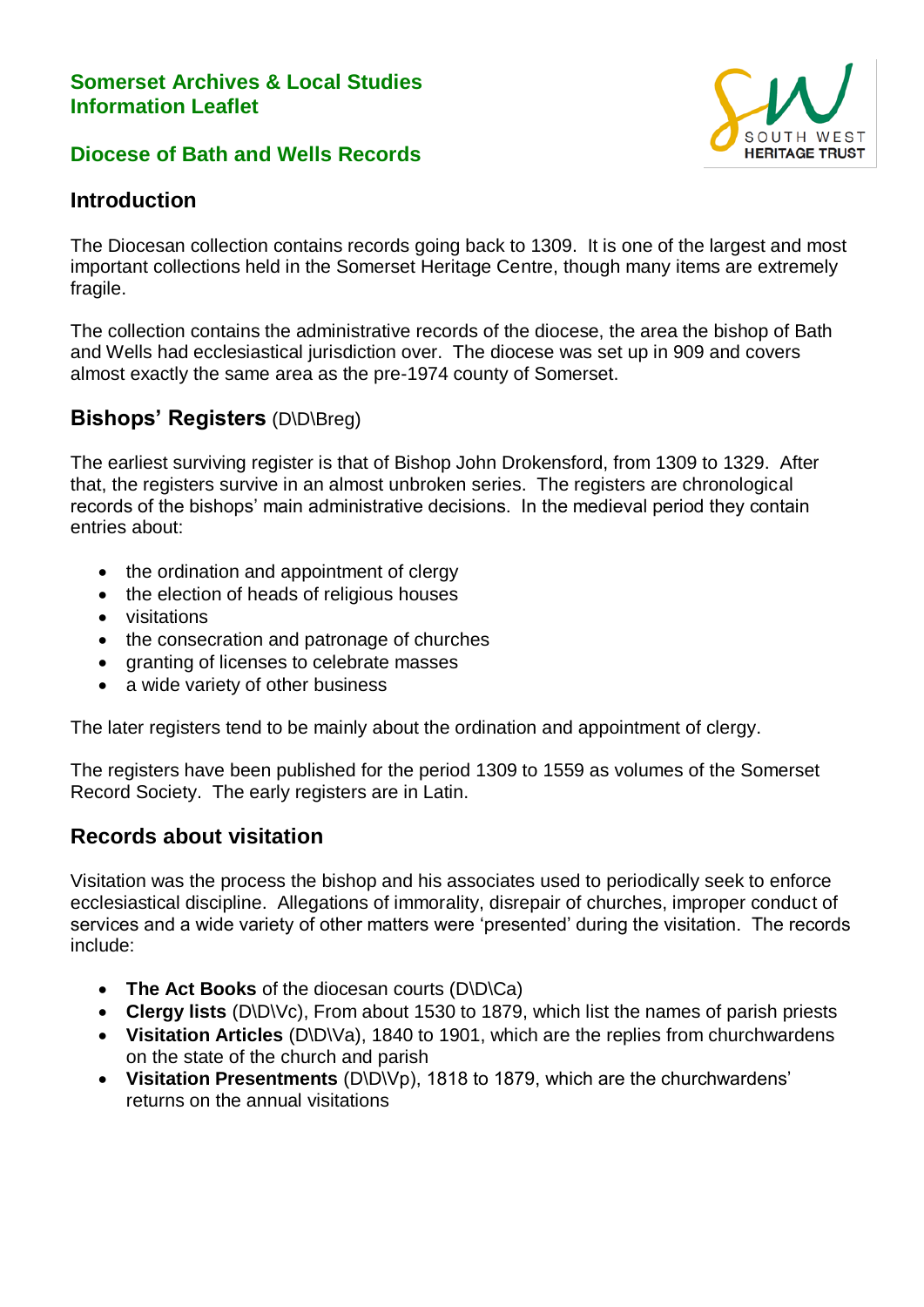# **Records of Ecclesiastical Courts**

Church courts dealt with allegations about the disrepair of churches, failures of church attendance and the improper conduct of services, as well as with the correction of moral offences. The courts also heard disputes between individuals relating to defamation, tithe payments, marriage, probate and other matters. The records include:

- **The Act Books** (D\D\Ca), 1458 to 1917, these are in Latin until 1733 and are usually arranged by area
- **Deposition Books** (D\D\Cd), 1530 to 1754, recording evidence of witnesses called to testify. These are mostly in English
- **Papers in causes** (D\D\Cp), these contain formal papers, depositions and other documents. They survive best for the eighteenth and nineteenth centuries

# **The ordination, appointment and service of clergy**

The records include:

- **Bishops' Registers** (D\D\Breg) please see above;
- **Ordination papers** (D\D\Bo), 1697 to 1837, including testimonials, baptismal extracts and nominations of curates. (There is a card index in the Research Room). We also have 16 boxes of un-indexed ordination papers, 1874 to 1973, arranged by date, then alphabetical (ref: acc. G/2706, D/D/\*); please ask staff for more information.
- **Presentations** (D\D\Bp), c. 1550-1973, which are written requests from the patron of a living to the bishop to institute a priest to a vacant benefice. (A card index is available in the searchroom.)
- **Subscription Books** (D\D\Bs), 1661-1903, recording clerics' public assent to Church of England doctrine.
- Papers in cases brought under the **Clergy Discipline Act** (D\D\Bd), 1844-1921.
- **Benefice Returns** (D\D\Rb), 1815-1837.

# **The Building and Repair of Churches**

The records include:

- **Bishops' Registers** (D\D\Breg), which detail the consecration of churches.
- **Consistory Court Act Books** (D\D\Ca) provide information on the repair and furnishing of churches.
- **Faculty papers** (D\D\Cf), from 1760, provide information and plans for many church building and restoration projects.
- **Inventories** of church contents exist for 1907-1966 (D\D\Ri).

# **Parsonage Houses and Glebe Land**

The records include:

- **Mortgages** for the building of parsonage houses, 1780-1971 (D\D\Bbm).
- **Orders** for the repair of parsonage houses, 1872-1923 (D\D\Bbo).
- **Glebe terriers** (D\D\Rg), 1571-1693, which usually include a description of the parsonage house and the glebe land in a parish.